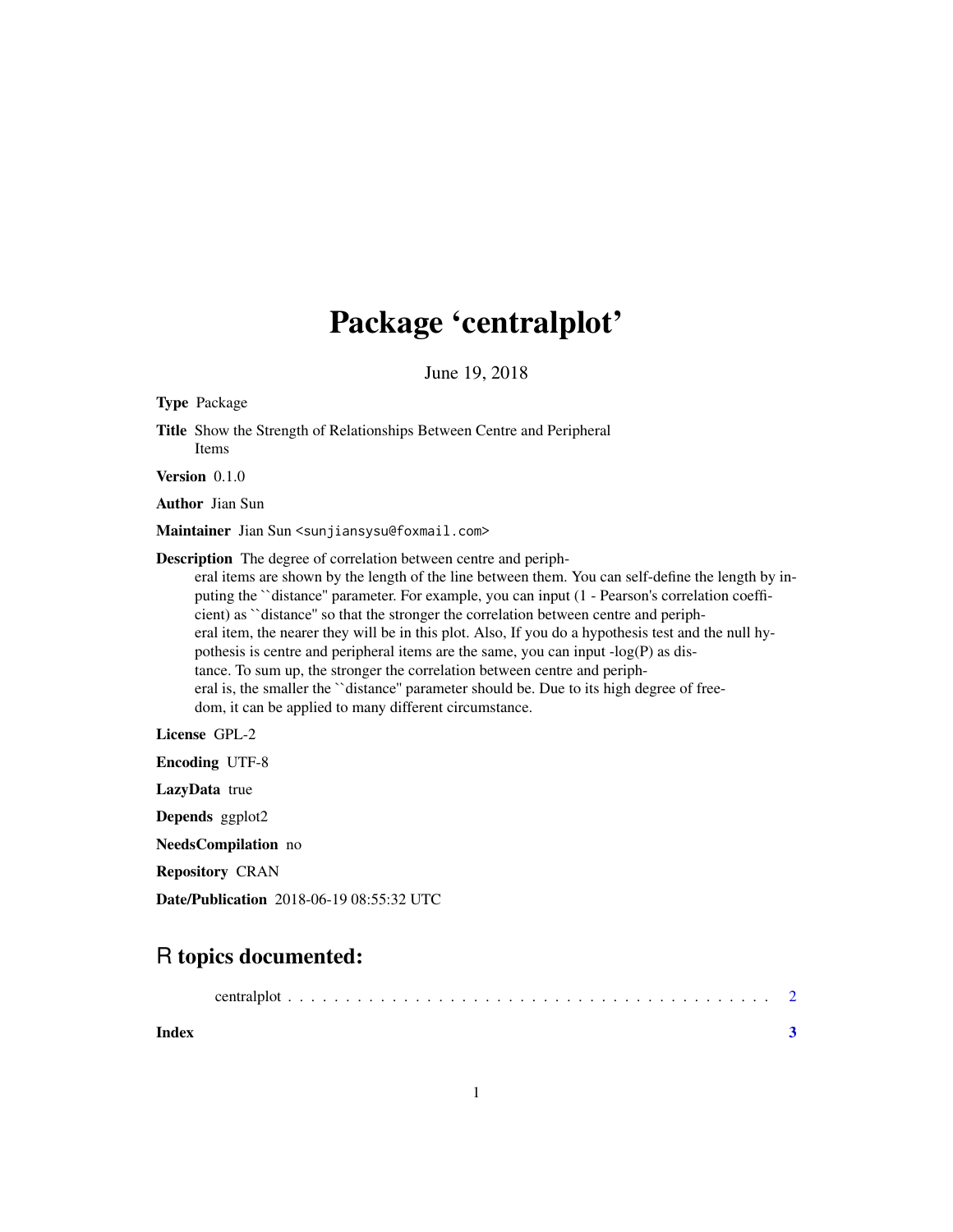<span id="page-1-0"></span>centralplot *centralplot*

#### Description

Show the relationships between centre and peripheral items.

#### Usage

```
centralplot(centrename, dataname, distance, bound, title = "centralplot",
color = "#267ED6", size = 3.5, boundarycolor = "#EF715E", boundarysize = 1,
centretextsize = 3, alpha = 0.5)
```
#### Arguments

| centrename    | Name of the centre.                                             |
|---------------|-----------------------------------------------------------------|
| dataname      | Name of peripheral items.                                       |
| distance      | Distance between centre and peripheral items.                   |
| bound         | A ceriterion to judge whether the relationship is close enough. |
| title         | Title of the plot.                                              |
| color         | Color of peripheral items.                                      |
| size          | Size of peripheral items.                                       |
| boundarycolor | Color of the boundary line.                                     |
| boundarysize  | Size of the boundary line.                                      |
|               | centretextsize Size of the text for the centre.                 |
| alpha         |                                                                 |

#### Author(s)

Jian Sun

#### Examples

```
name <- c('a','b','c')
distance \leq c(1,2,3)bound <-2.5centralplot("centre",name,distance,bound)
```